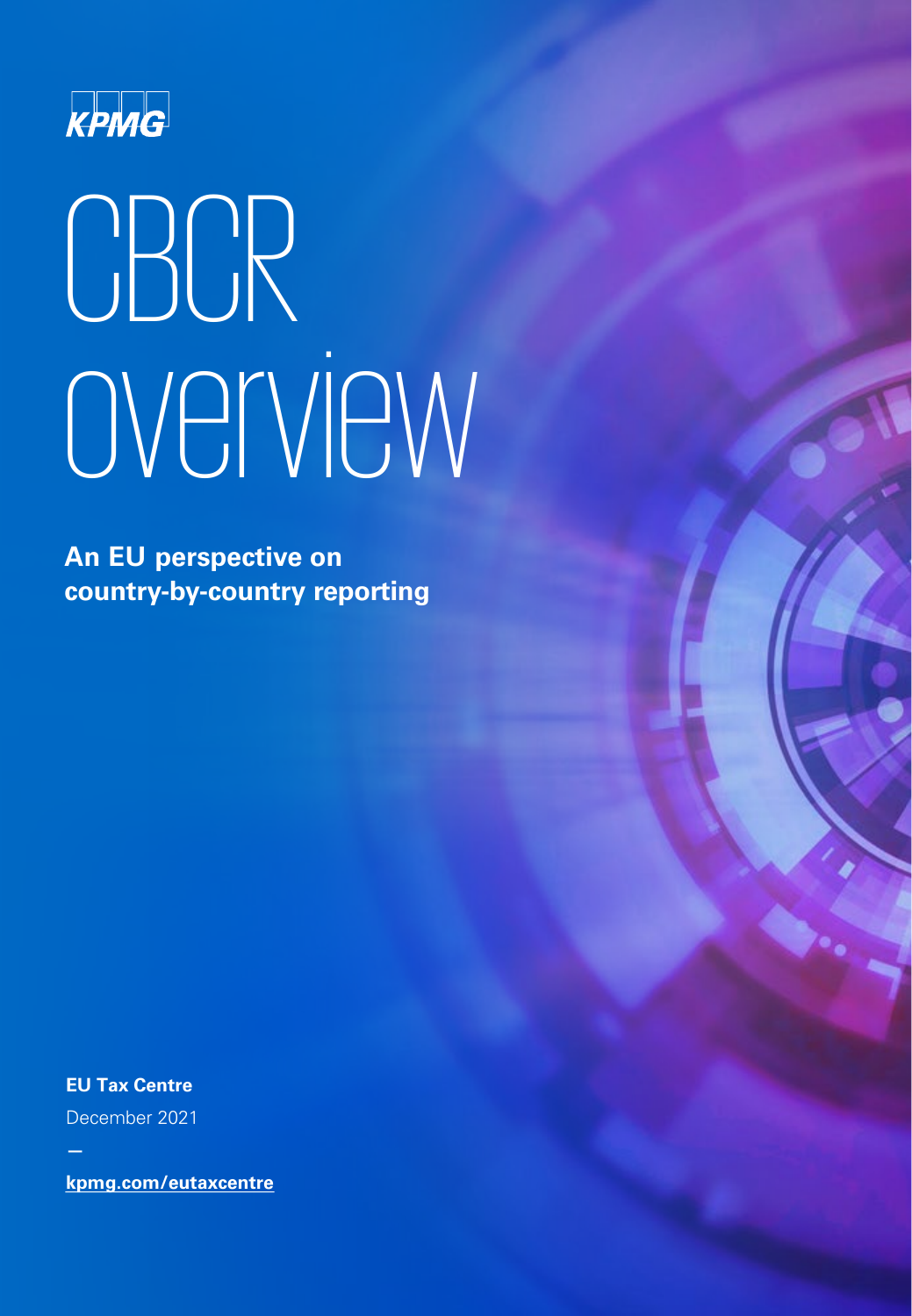### Introduction

This publication offers an overview of country-by-country reporting (CBCR) from an European Union (EU) perspective. For more information, please visit the EU Tax Centre dedicated [website](https://home.kpmg/xx/en/home/services/tax/regional-tax-centers/eu-tax-centre/country-by-country-reporting.html).

Tax transparency is here to stay. A combination of public pressure and political willpower at the G20/OECD and EU levels has resulted in a paradigm shift in the global tax landscape. Country-by-country reporting (CBCR) plays a key role in these developments. We have already seen how voluntary public CBCR in various sectors, such as the extractive and financial sectors, has shifted towards mandatory disclosure. Meanwhile, as part of its Base Erosion and Profit Shifting (BEPS) anti-tax avoidance program, the OECD has initiated CBCR to tax authorities (BEPS Action 13) and the EU introduced parallel rules as part of its own anti-tax avoidance program. The EU has also introduced mandatory public disclosures of CBCR in all business sectors (December 21, 2021 entry into force).

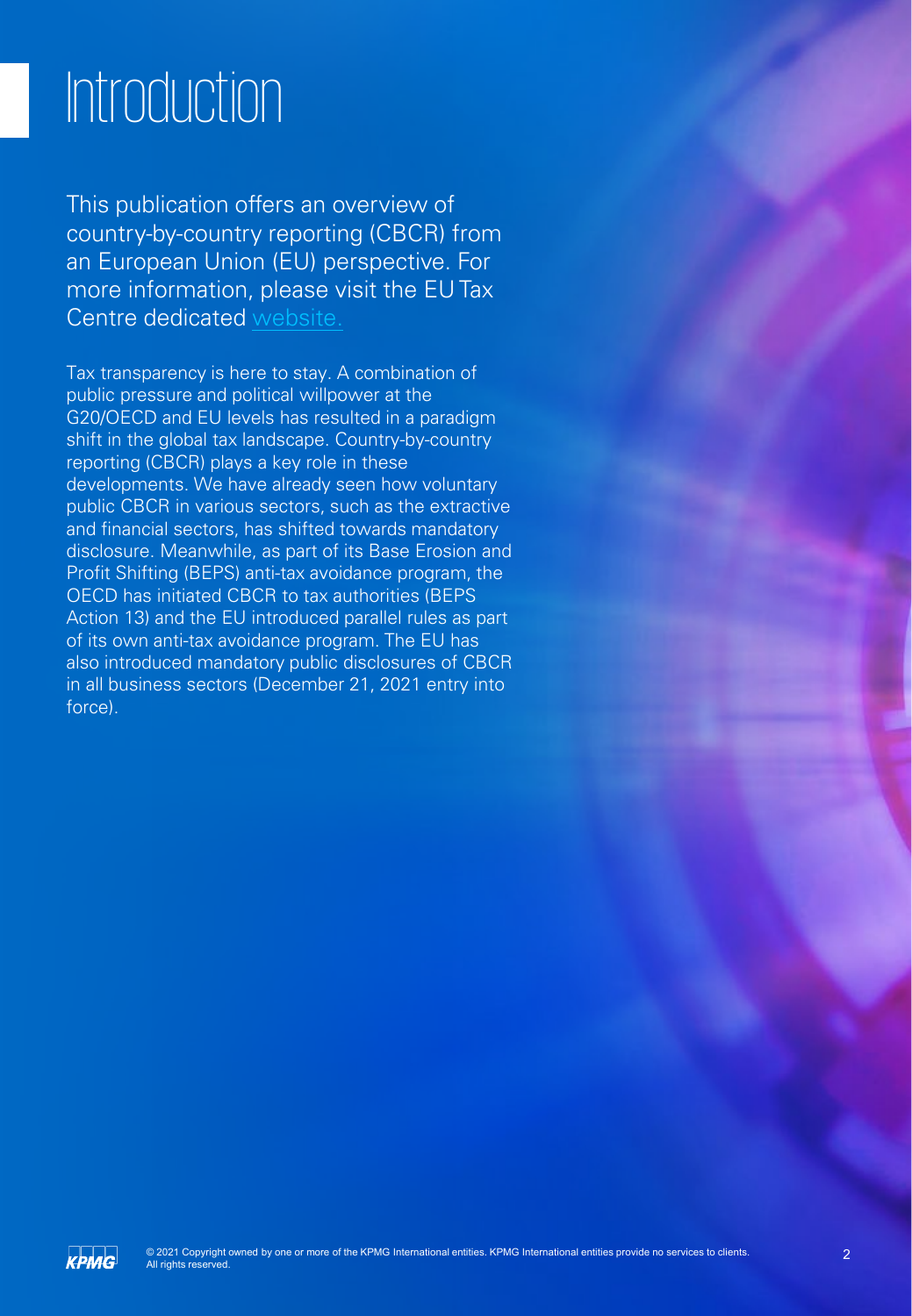Companies affected by the existing CBCR rules have often called on KPMG firms to help build and refine their CBCR process collecting, aggregating, analyzing and reporting their global data. With the new wave of CBCR regulations, this need has only increased over the years. However, forward-looking companies have not just been focusing on process, but are also reviewing and adjusting their tax business models and policies. This way, they can ensure that they comply with the rules, and be proactive, by, for example, avoiding unnecessary duplication or leveraging corporate communication opportunities.

So what are KPMG professionals seeing that has been developed as industry best practices in this area? A number of common themes are emerging:

- Know what is going on. Staying on top of developments means staying in control. Be proactive rather than reactive. **01**
- Review and, if necessary, adjust tax transparency strategies and policies. Look into enhanced relationships with tax authorities and consider the public dimension. **02**
- Not all businesses are at the same point in their tax transparency journey. Tax transparency is often being used as a key metric for demonstrating a responsible attitude towards tax, especially with environmental, social and governance (ESG) rising on leadership agendas globally. **03**
- Understanding and progressing tax transparency within the business, helps to inspire both confidence and support from investors, customers and regulators. **04**

With the increasing multiplicity of CBCR regulations, it is important to have a clear picture of what is currently on the table. Whereas the OECD and EU CBCR initiatives follow largely the same course, the emergence of a new layer of public CBCR in the EU, and possibly elsewhere in the world, makes it even more important to differentiate between the two. With this in mind, we have prepared a step-by-step comparative guide to the two EU initiatives, one on CBCR to tax authorities and the other CBCR to the public. This is followed by a tabular comparative overview, which also puts into context the OECD (BEPS Action 13) CBCR initiative.

If you haven't done so already, do contact one of KPMG's core specialists listed at the end of this paper to find out how KPMG firms can help you.

To stay updated on CBCR in the EU, visit our website at [kpmg.com/eutax](https://home.kpmg/xx/en/home/services/tax/regional-tax-centers/eu-tax-centre.html) or our dedicated webpage.

#### **Robert van der Jagt**



#### **Chairman**

**Director**

KPMG's EU Tax Centre Tax Partner, Meijburg & Co T: +31 88 909 1356 M: +31 6 5393 2426 E: [vanderjagt.robert@kpmg.com](mailto:vanderjagt.robert@kpmg.com)

#### **Raluca Enache**



KPMG's EU Tax Centre T: +31 88 909 1465 M: +31 6 577 11 977 E: [enache.raluca@kpmg.com](mailto:enache.raluca@kpmg.com)

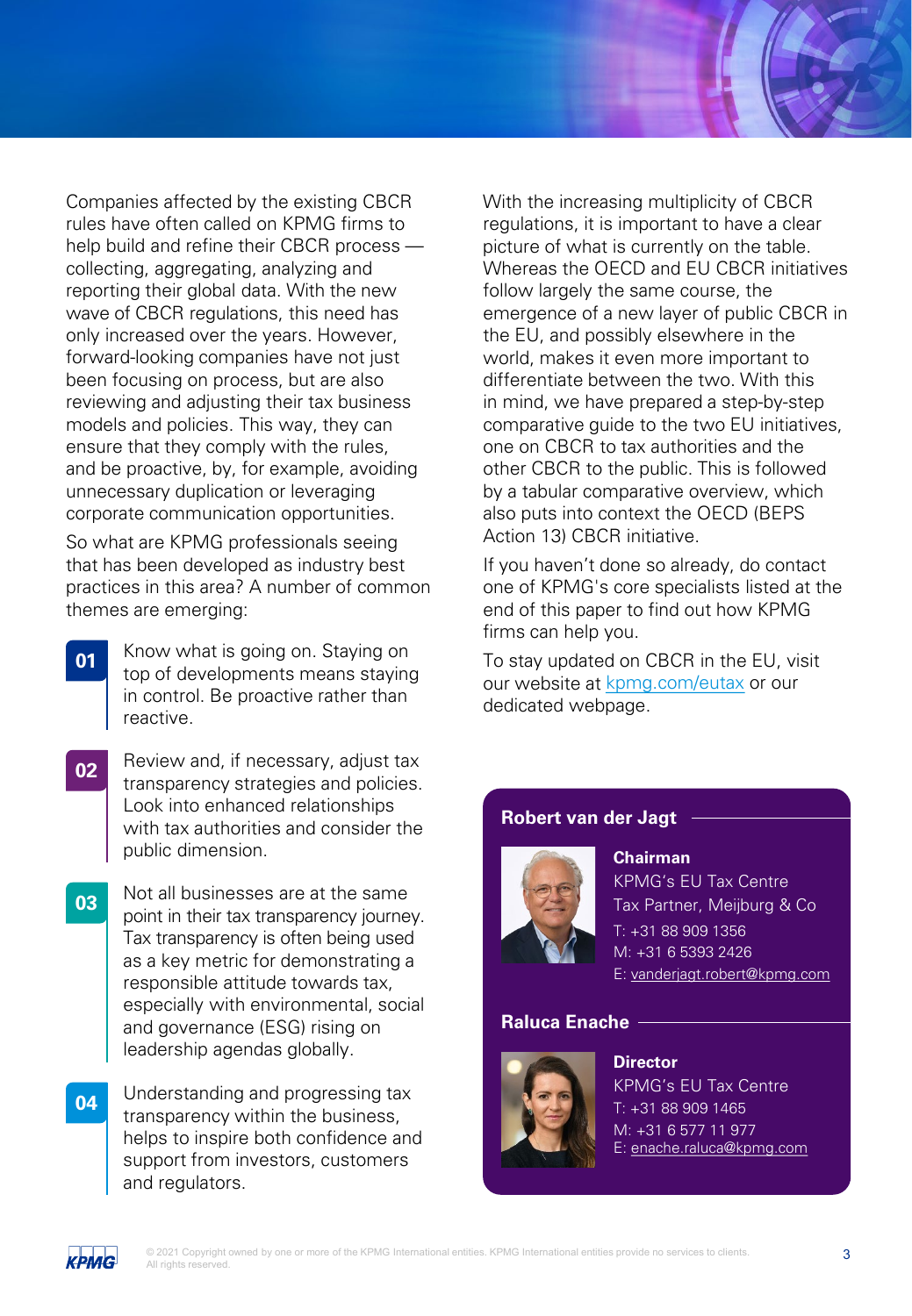### **Contents**





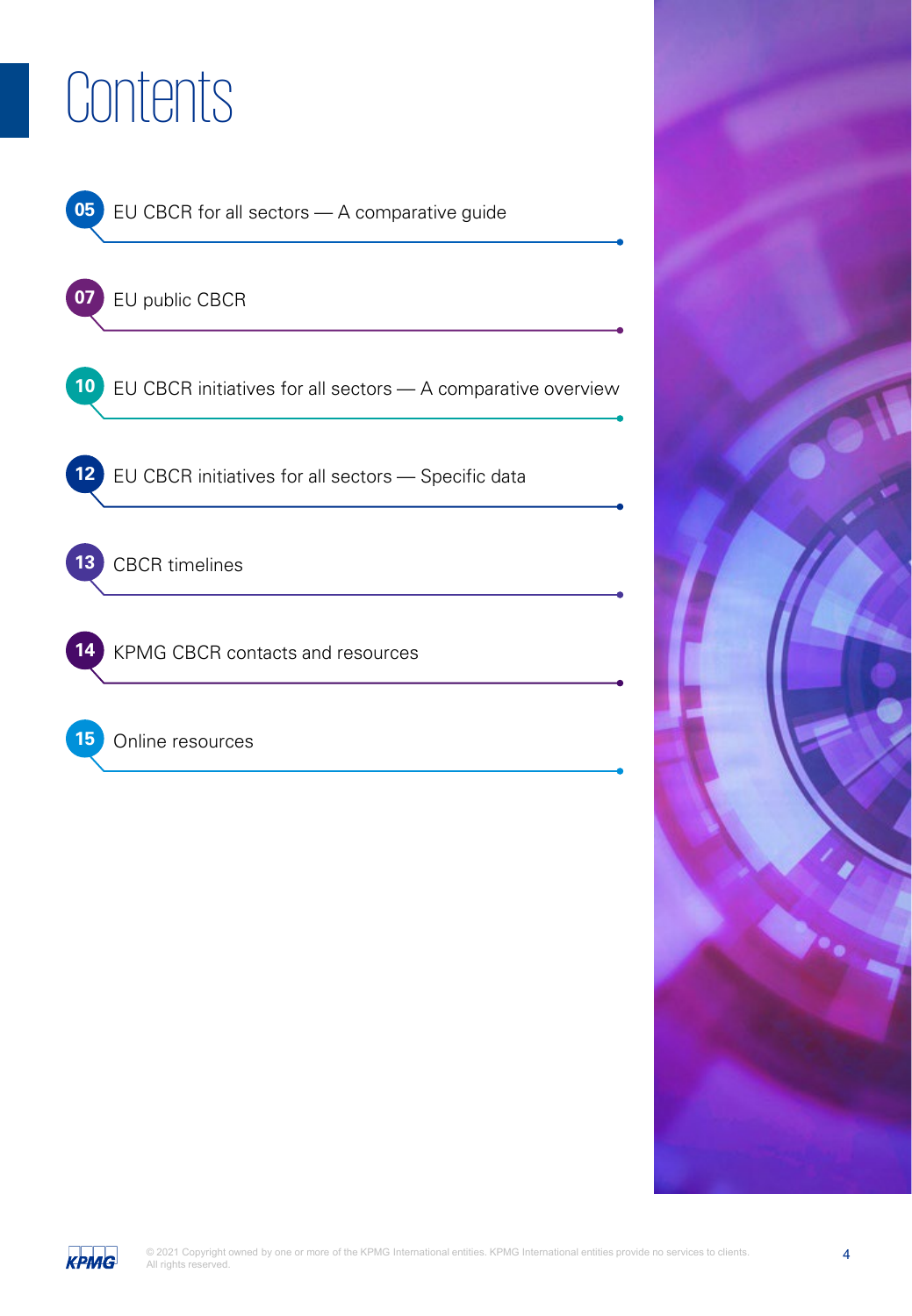### EU CBCR for al sectors — A comparative guide

#### **EU country-by-country reporting to tax authorities ('non-public CBCR')**

#### **Status**

The non-public rules were approved by EU Member States on 8 March 2016 and formally adopted on 25 May 2016 (Council Directive 2016/881). Member States had until 4 June 2017 to implement these rules into their domestic legislation.

#### **Interaction with OECD's CBCR initiative**

The EU rules closely follow the OECD's final report on CBCR to tax authorities (BEPS Action 13). Differences largely reflect the different context of the EU as opposed to individual tax jurisdictions. Member States have enacted one single set of rules for the EU and the OECD rules on CBCR to tax authorities.

#### **First reporting year**

The rules apply to periods beginning on or after 1 January 2016, but Member States had the option to defer this date for 1 year in the case of non EU–parented groups

#### **What are businesses required to do**

The EU rules require affected multinationals to file with EU tax authorities a report on tax and related information concerning the whole group, i.e., including data concerning non EU–related operations.

#### **What triggers a reporting obligation**

A reporting obligation under the EU rules arise when there is a multinational group with consolidated group revenue of at least 750 million euros (EUR) or equivalent in local currency, in the fiscal year preceding the reporting fiscal year, and either the ultimate parent or another member of the group is resident in an EU Member State.

#### **Who has to report**

The ultimate parent has to report if resident in an EU Member State. If it is not, all EU subsidiaries (but not branches) must report, unless, broadly speaking, the non-EU parent has to file a country-by-country report under its local rules and there is an effective information-exchange agreement in place between its tax authorities and those of the EU subsidiaries.

As an alternative to all EU subsidiaries filing individual reports in each of their respective jurisdictions, the group can appoint a single EU subsidiary to file with its local tax authorities. A single EU or non-EU subsidiary can also be appointed to file instead of all the EU subsidiaries, as a 'surrogate parent' (in the case of a non-EU surrogate, there must be an effective information- exchange agreement in place between the surrogate's jurisdiction and those of the EU subsidiaries).

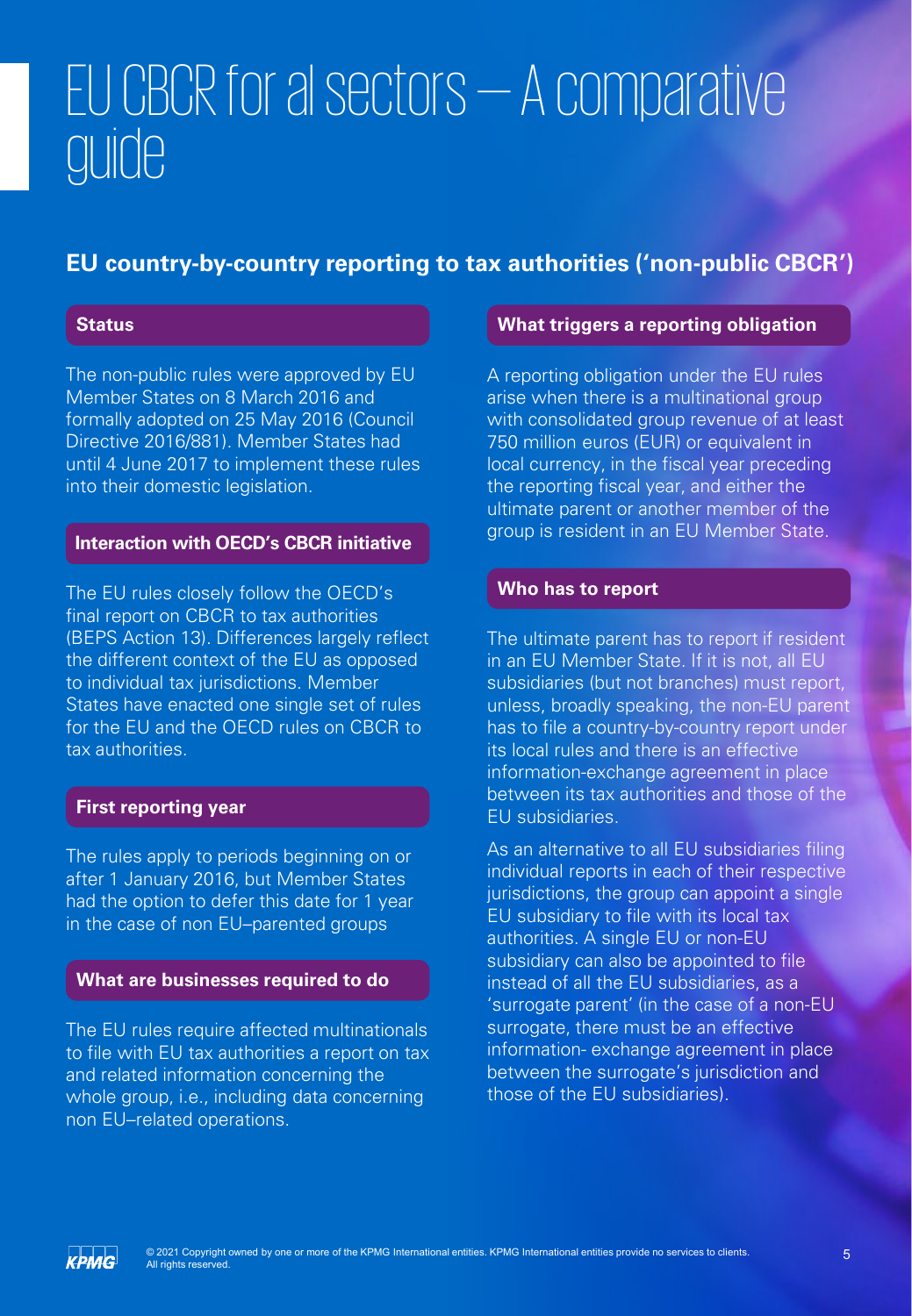### EU CBCR for al sectors — A comparative guide (cont'd)

#### **Where the report is filed and what happens to it**

Reports are filed with the tax authorities of the Member State where the reporting entity is resident (or local tax authorities in the case of a non-EU parent or surrogate parent). The local tax authorities then exchange the report with the Member States in which the group has resident subsidiaries or taxable permanent establishments. The reports may be used, in particular, for assessing high-level transfer pricing risks but not as such to serve as a basis for transfer pricing adjustments. EU tax authorities are required to apply their domestic confidentiality rules.

#### **What should be reported**

Data should be provided for the whole group on an aggregated basis for each jurisdiction in which it operates.

The data should consist of:

- revenue (related and unrelated party to be shown separately)
- profit/loss before income tax
- income tax paid
- income tax accrued
- stated capital
- accumulated earnings
- number of employees
- tangible assets other than cash or cash equivalents.

The report should also identify each member of the group (including permanent establishments) and indicate its tax residence (and, if different, its country of organization) as well as its main business activity.

#### **When reports should be filed**

The report should be drawn up annually for the fiscal year of the group and filed within 12 months of the end of the year.

#### **Format, language and other reporting details**

The report should be in the format of the model template annexed to the Directive (this is identical to that contained in the OECD's CBCR report). The language is not specified but it is required to be at least in an official or working language of a Member State. The report should specify the currency used in the report.

#### **Notifications, penalties and audit**

The Directive prescribes various notification requirements, in particular as regards which entity is reporting. The Directive requires that Member States must provide for penalties, therefore the penalty regimes vary among Member States. Lastly, the Directive does not specify an audit requirement.

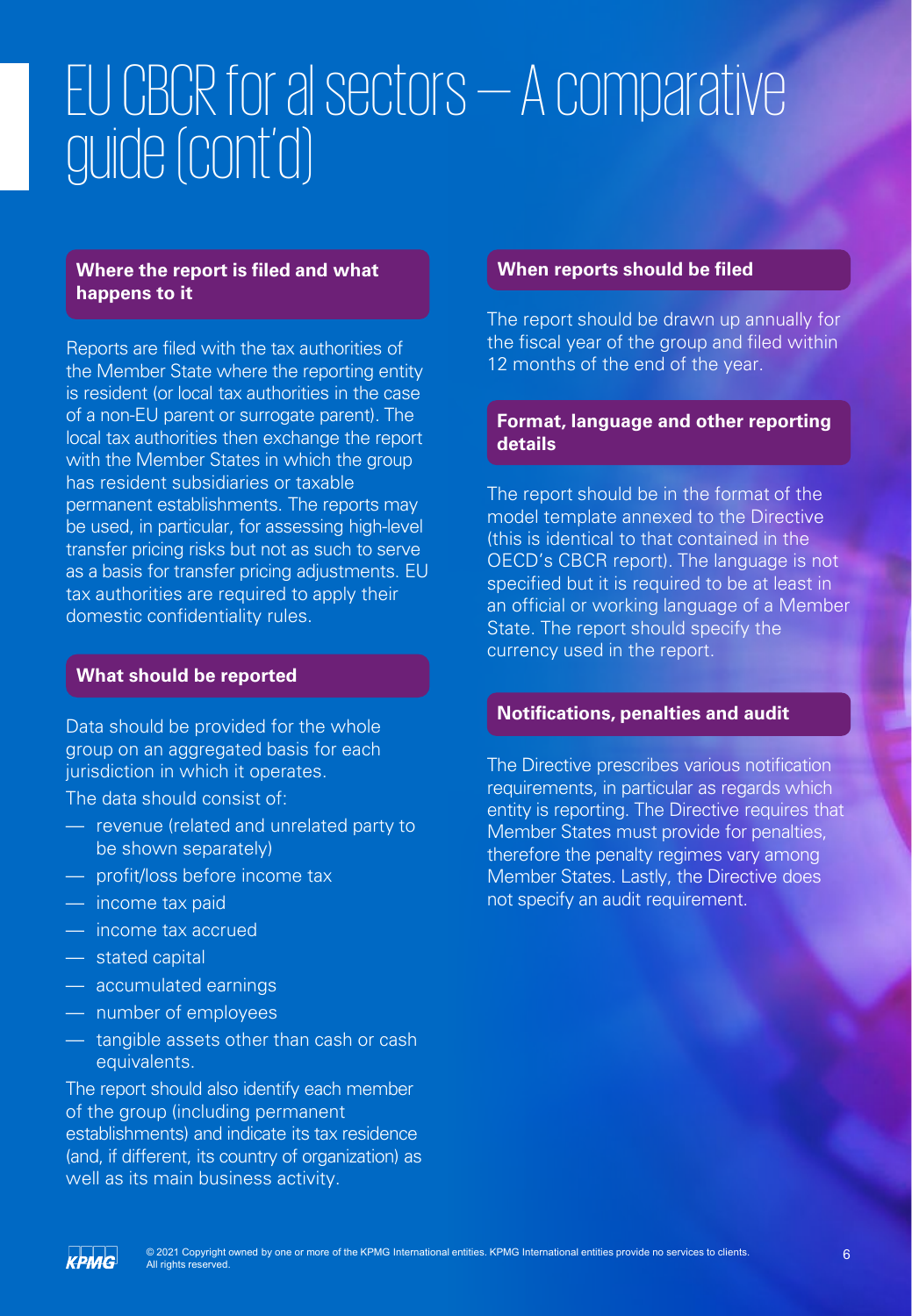### EU public CBCR

#### **Status**

Draft EU legislation on public CBCR was issued on 12 April 2016. The initiative was in deadlock until early 2021, in part due to disagreements on its legal basis and in particular whether the proposal would need to be based on:

- art. 50 of the Treaty on the Functioning of the European Union (TFEU), meaning that it would be subject to the ordinary legislative procedure and thus requiring a qualified majority voting in the Council, or
- art. 115 TFEU, meaning that it would be subject to the special legislative procedure, the common procedure used in tax matters and subject to unanimous approval at the EU Council level which requires unanimous approval at Council level.

Following a change of position by some Member States, the Council's Portuguese Presidency invited Member States to express their views on a new text (largely based on the European Commission's initial proposal). During a February 2021 public debate, the majority of Member States expressed their support for the initiative and agreed to move forward under article 50.

In March 2021 interinstitutional negotiations between the Council and the European Parliament, mediated by the European Commission (so called "trilogue") started and on 1 June 2021, the Council and the Parliament announced that a provisional political agreement had been reached on a compromise text.

The Council adopted its position at first reading on September 28, 2021, with 21 votes in favor, two votes against (Cyprus and Sweden) and four Member States abstaining (Czech Republic, Ireland, Luxembourg, Malta).

On November 11, 2021, the European Parliament formally adopted the text, at second reading.

The text was published in the Official Journal of the EU on December 1, 2021 as Directive (EU) 2021/2101.

#### **Relationship with other CBCR initiatives**

The initiative bears similarities to the nonpublic CBCR but differs in some important respects. It also builds on earlier EU public CBCR initiatives, i.e., those applying to the extractive sector and to the financial sector (CRD IV).

#### **First reporting year**

The date of entry into force of the rules is December 21, 2021 (the 20th day following the date of its publication in the Official Journal of the EU). EU Member States have until June 22, 2023 to transpose the Directive into national law. Individual Member States may choose to implement the rules at an earlier date.

The rules will apply 12 months after the transposition deadline, i.e. from the commencement date of the first financial year starting on or after June 22, 2024.

For calendar year taxpayers , the first reportable year will be 2025, with the report due by the end of 2026.

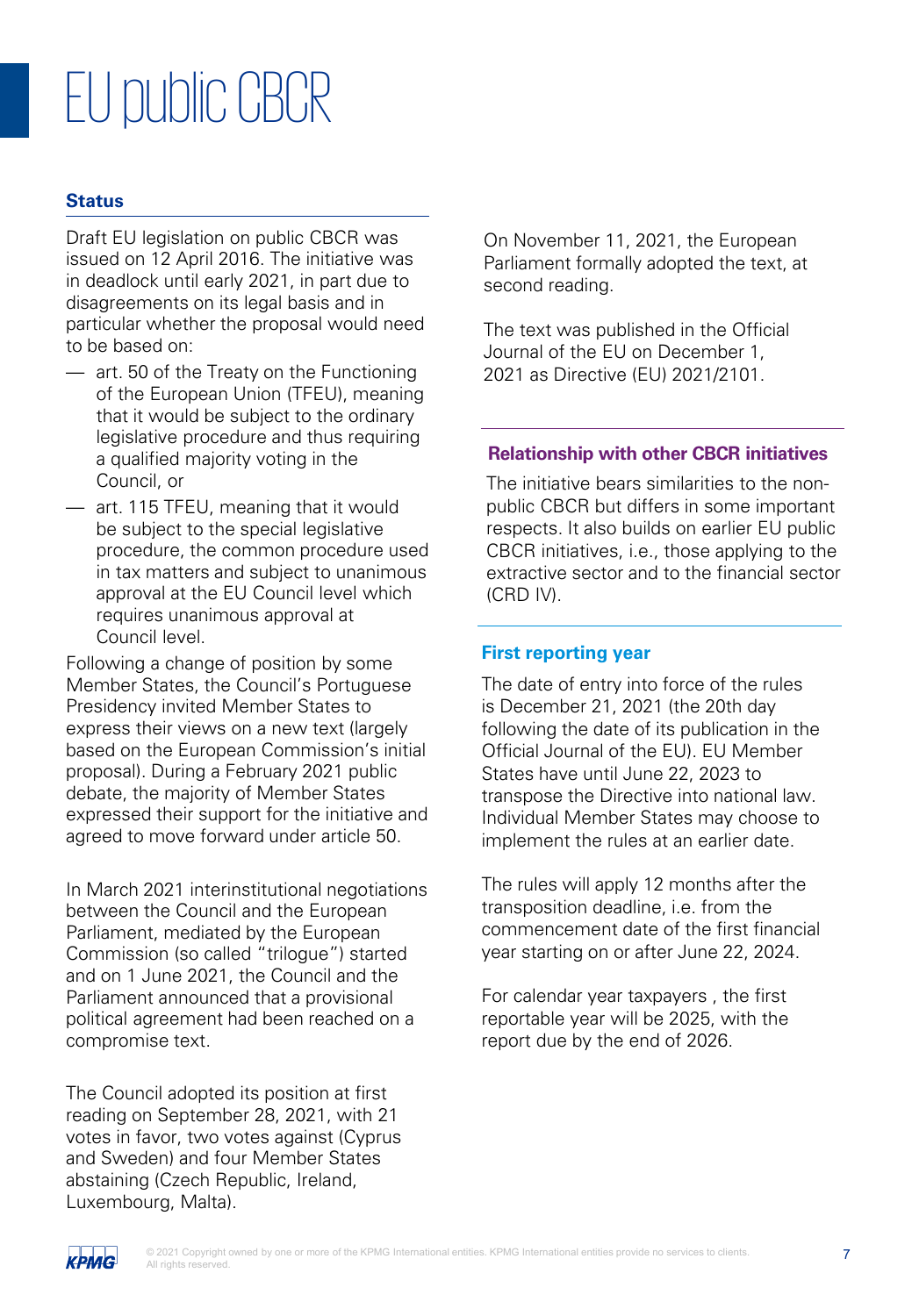# EU public CBCR (Cont'd)

#### **How will businesses be affected?**

The rules will require affected multinationals to file a report on tax and related information concerning the whole group, i.e., including data concerning non EU–related operations, in an EU commercial register, and also to publish the report on their corporate website.

#### **What triggers a reporting obligation?**

A reporting obligation will arise when there is a multinational group or stand-alone undertaking with a (consolidated) net turnover of at least EUR750 million in each of the last two consecutive financial years, and either the ultimate parent or a member of the group that exceeds a certain size threshold is an undertaking (typically a company) governed by the law of a Member State or has a branch in a Member State. For non-EU headquartered companies, the legislation is relevant if they exceed the threshold above and their EU presence includes either medium-sized or large subsidiaries (as defined in Directive 2013/34/EU), or branches comparable in size in terms of net turnover.

#### **Who has to report?**

In the case of groups where the ultimate parent company is based in the EU, the disclosure obligation lies with the EU parent.

For non-EU parented groups that operate in the EU through qualifying subsidiaries or branches, the main rule is that each of the EU subsidiaries and EU branches is required to publish and make accessible (on their website and publicly accessible commercial registers) the report on income tax information of their ultimate parent, to the extent that the information is available to them. If the information is not available to the EU entities, they will have to publish a statement indicating that their

parent has not made the necessary information available (the so-called "comply or explain" clause). There is one exception to this rule, whereby the EU subsidiaries and branches are exempt from their obligations if the non-EU parent has published the report on their website and has assigned one of the EU subsidiaries or branches to file the report with their national commercial register.

Banks established in the EU are already within the scope of CRD IV and can continue to follow CRD IV provided that their disclosure covers all of the entities in their group. Non-EU parented banks operating in the EU, which are not within the scope of the CRD IV requirements, will now have to publish a country-by-country report if their revenues exceed the above mentioned threshold.

#### **Where the report is filed?**

Reports must be filed in publicly accessible commercial registers in individual Member States as well as on applicable group websites. Member States may opt to exempt companies from publishing the report on their websites, if the report is already made publicly available to any third party located in the EU, free of charge, on the website of the commercial register.

#### **What should be reported?**

The report should cover specified data for the whole group. The data should be provided on the following basis:

- separately for each Member State
- separately for each jurisdiction included
	- on the EU list of non-cooperative jurisdictions (Annex I of the EU Council conclusions on non-cooperative jurisdictions), or on the "Grey List" (Annex II or cooperative jurisdictions that are being monitored by the EU) for two consecutive years

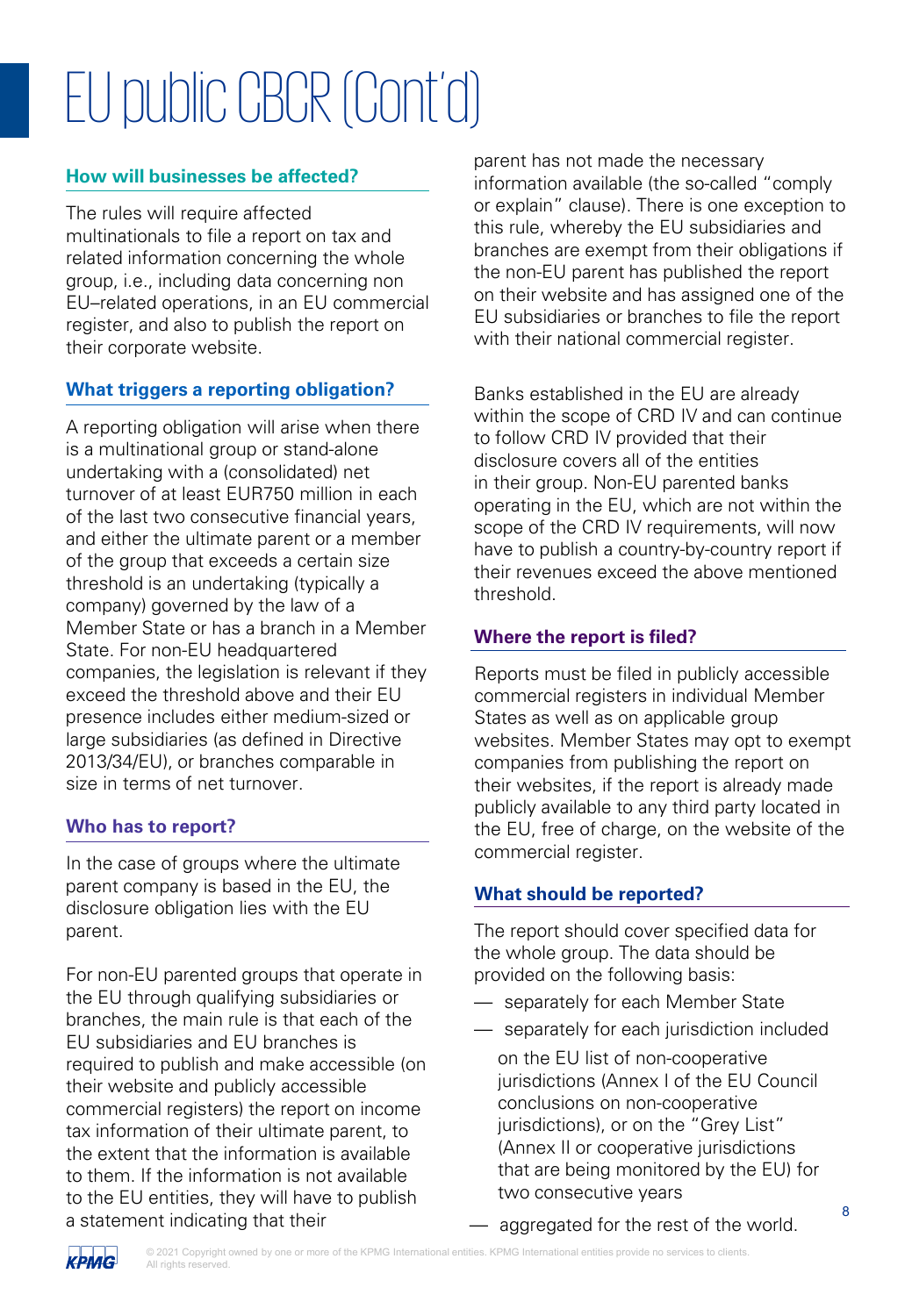# EU public CBCR (Cont'd)

The data should consist of:

- brief description of the nature of the activities
- net turnover, including turnover with related parties
- profit/loss before income tax
- income tax paid and accrued
- accumulated earnings
- number of full time employees.

Discrepancies between accrued and paid taxes could be accompanied by an explanatory narrative.

Under a "safeguard clause," EU Member States may allow companies, under certain conditions, to defer disclosure of certain elements for a maximum of five years. Information concerning tax jurisdictions listed on the EU list of non-cooperative jurisdictions may never be omitted.

#### **When reports should be filed?**

The report should be drawn up and published annually within 12 months after the balance sheet date for the financial year of the group. The information would need to be submitted to the commercial register of the relevant EU Member State and also be made available on the internet, using a common template, and in a machinereadable format.

No general time limits are prescribed, but non-EU parents must publish the online version within 12 months of the balance sheet date if a single EU subsidiary or branch files.

Online versions of the report should remain accessible for at least five years.

#### **Format, language and other reporting details**

The information should be presented using the common template and electronic reporting formats that the European Commission will design and publish. The report should be drawn up in the same currency as the consolidated financial statements (exceptions apply).

#### **Notifications, penalties and audit**

No specific notifications are prescribed. Member States must provide for penalties and ensure that those penalties are enforced.

Auditors will be required to check and state whether a company falls within scope and whether the report was published. The auditor will not be required to provide assurance on the content of the report or its compliance with the directive.

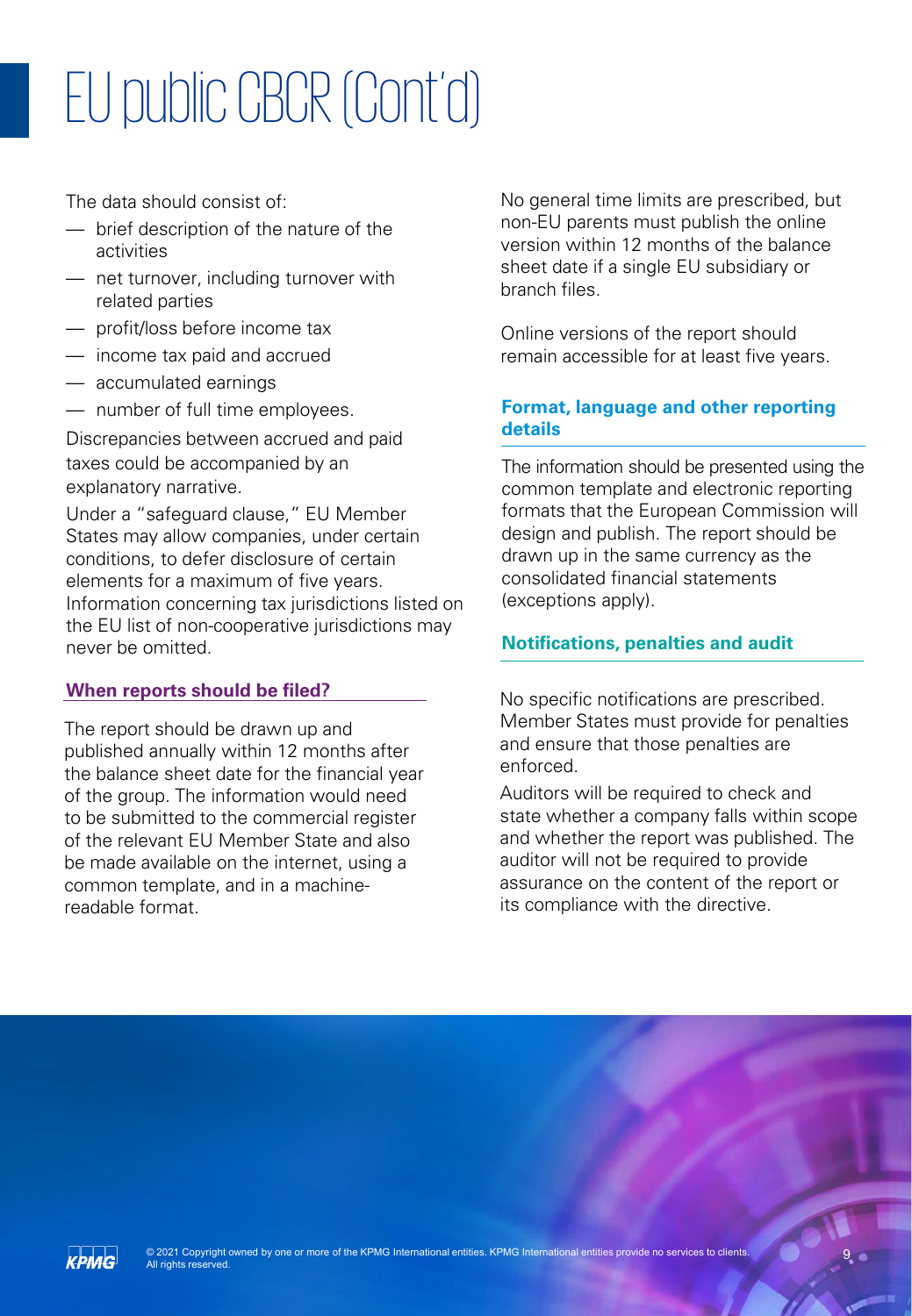## CBCR initiatives applicable to all sectors\*

#### **A comparative overview**

|                                  | <b>OECD BEPS Action 13 (non-public CBCR)</b>                                                                                                             | <b>EU non-public CBCR1</b>                                                                                                                   | <b>EU public CBCR2</b>                                                                                                                                                                                                                         |
|----------------------------------|----------------------------------------------------------------------------------------------------------------------------------------------------------|----------------------------------------------------------------------------------------------------------------------------------------------|------------------------------------------------------------------------------------------------------------------------------------------------------------------------------------------------------------------------------------------------|
| <b>Type of disclosure</b>        | Tax authorities                                                                                                                                          | <b>EU Tax authorities</b>                                                                                                                    | Public                                                                                                                                                                                                                                         |
| <b>Legal basis</b>               | <b>OECD BEPS Action 13</b><br>recommendations                                                                                                            | <b>EU Directive</b>                                                                                                                          | <b>EU Directive</b>                                                                                                                                                                                                                            |
| <b>Legal status</b>              | In principle, binding on<br>MCAA signatories, but<br>only to the extent that<br>there is domestic law to<br>implement CBCR                               | Adopted by Member<br><b>States 25 May 2016</b>                                                                                               | Entry into force: December<br>21, 2021                                                                                                                                                                                                         |
| <b>First reporting</b><br>period | Fiscal years beginning<br>on or after 1 January<br>2016 (OECD<br>recommendation), or<br>after such date as<br>notified by jurisdiction<br>on signing CAA | Fiscal years beginning<br>on or after 1 January<br>2016 but option for<br>Member States to defer<br>secondary reporting to 1<br>January 2017 | Intended for financial years<br>starting on or after June 22,<br>2024, but EU Member<br>States can apply earlier                                                                                                                               |
| <b>Type of reporting</b>         | Filing with tax<br>authorities according<br>to model template                                                                                            | Filing with tax<br>authorities according<br>to model template                                                                                | Publication through filing with<br>local commercial register and<br>on corporate website                                                                                                                                                       |
| <b>Report timing</b>             | Annually, within 12<br>months of fiscal year<br>end                                                                                                      | Annually, within 12<br>months of fiscal year<br>end                                                                                          | Annually, within 12 months<br>from the date of the balance<br>sheet for the financial year                                                                                                                                                     |
| <b>Audit requirement</b>         | No                                                                                                                                                       | No                                                                                                                                           | Yes, in respect of whether<br>entity is in scope and if the<br>the report was published                                                                                                                                                        |
| Minimum (group)<br>threshold     | EUR750 million total<br>consolidated group<br>revenue                                                                                                    | EUR750 million total<br>consolidated group<br>revenue                                                                                        | EUR750 million total<br>consolidated group revenue.<br>Also applies to EU<br>standalone entities.<br>For non-EU parented groups,<br>obligation applies only if<br>operating in EU through<br>medium-sized or large<br>subsidiaries or branches |
| <b>Reporting entities</b>        | Ultimate parent or<br>secondary reporting                                                                                                                | Ultimate EU parent or<br>secondary reporting                                                                                                 | Ultimate EU parent /<br>standalone entity<br>Qualifying EU entities of non-<br>EU parented group                                                                                                                                               |

Potentially significant difference **Overall similar provision** 

\*Information may be simplified for comparison purposes

<sup>1</sup>Council Directive (EU) 2016/881 of 25 May 2016 amending Directive 2011/16/EU as regards mandatory automatic exchange of information in the field of taxation

²Directive (EU) 2021/2101 of 24 November 2021 amending Directive 2013/34/EU as regards disclosure of income tax information by certain undertakings and branches

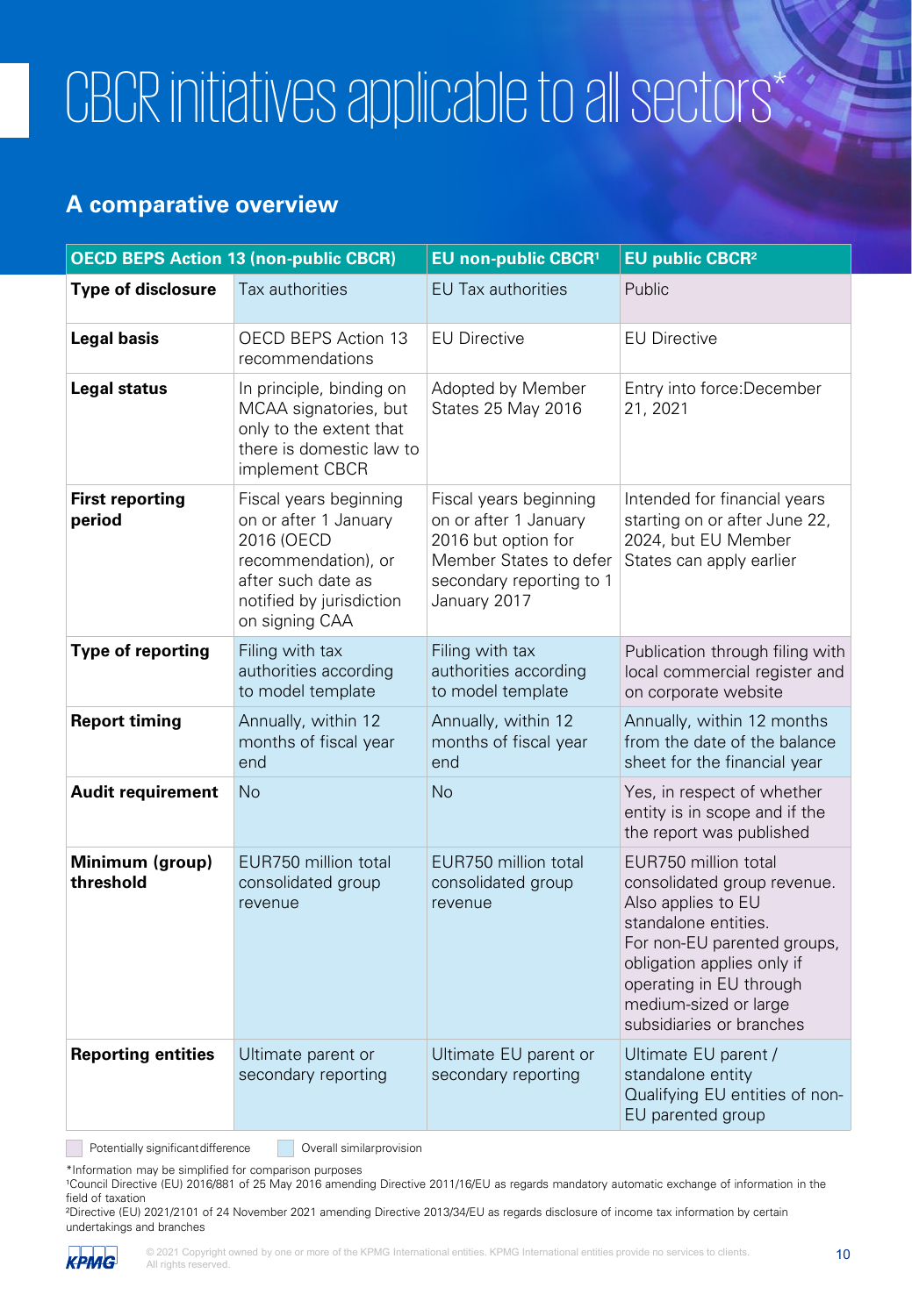### CBCR initiatives applicable to all sectors\*

#### **A comparative overview**

|                                       | <b>OECD BEPS Action 13 (non-public CBCR)</b>                                                                             | <b>EU non-public CBCR1</b>                                                                                                                                           | <b>EU public CBCR<sup>2</sup></b>                                                                                                                                                                                                                        |
|---------------------------------------|--------------------------------------------------------------------------------------------------------------------------|----------------------------------------------------------------------------------------------------------------------------------------------------------------------|----------------------------------------------------------------------------------------------------------------------------------------------------------------------------------------------------------------------------------------------------------|
| <b>Secondary</b><br>reporting         | Local entities if no<br>effective exchange with<br>ultimate parent<br>jurisdiction                                       | Local EU entities if no<br>effective exchange with<br>ultimate parent<br>jurisdiction                                                                                | N/A                                                                                                                                                                                                                                                      |
| <b>Limited secondary</b><br>reporting | One local entity can file<br>for all entities in that<br>jurisdiction                                                    | One EU entity can file<br>for all EU entities                                                                                                                        | N/A                                                                                                                                                                                                                                                      |
| <b>Surrogate</b><br>reporting         | One entity can file<br>instead of secondary<br>reporting, provided<br>effective exchange with<br>group tax jurisdictions | One EU or non-EU<br>entity can file instead of<br>secondary reporting,<br>provided (if non-EU<br>entity) effective<br>exchange with group<br><b>EU Member States</b> | For non-EU parented groups:<br>publication on website by<br>ultimate non-EU parent and<br>filing with commercial<br>register by one EU entity/<br>branch identified in parent<br>report                                                                  |
| <b>Reporting entity</b><br>threshold  | <b>No</b>                                                                                                                | <b>No</b>                                                                                                                                                            | No reporting by 'small' EU<br>entities (i.e. below balance<br>sheet total: EUR 4,000,000,<br>net turnover: EUR 8,000,000;<br>average number of<br>employees during the<br>financial year: 50). For<br>branches, only balance sheet<br>total is relevant. |
| <b>Reporting</b><br>exclusions        | <b>No</b>                                                                                                                | <b>No</b>                                                                                                                                                            | EU-parented groups subject<br>to prudential consolidation (if<br>all activities covered)                                                                                                                                                                 |
| <b>Reportable entities</b>            | All EU and non-EU<br>consolidated entities                                                                               | All EU and non-EU<br>consolidated entities                                                                                                                           | All EU and non-EU<br>consolidated entities                                                                                                                                                                                                               |
| <b>Aggregation of</b><br>data         | By tax jurisdiction of<br>operation                                                                                      | By tax jurisdiction of<br>operation                                                                                                                                  | (1) by EU Member State, (2)<br>by EU non-cooperative<br>jurisdiction, (3) by qualifying<br>EU "grey listed" jurisdictions<br>and (4) aggregate for rest of<br>the world.                                                                                 |
| <b>Penalties</b>                      | Local rules apply                                                                                                        | Local rules apply                                                                                                                                                    | Local rules apply                                                                                                                                                                                                                                        |

Potentially significant difference **Overall similar provision** 

\*Information may be simplified for comparison purposes

<sup>1</sup>Council Directive (EU) 2016/881 of 25 May 2016 amending Directive 2011/16/EU as regards mandatory automatic exchange of information in the field of taxation

²Directive (EU) 2021/2101 of 24 November 2021 amending Directive 2013/34/EU as regards disclosure of income tax information by certain undertakings and branches

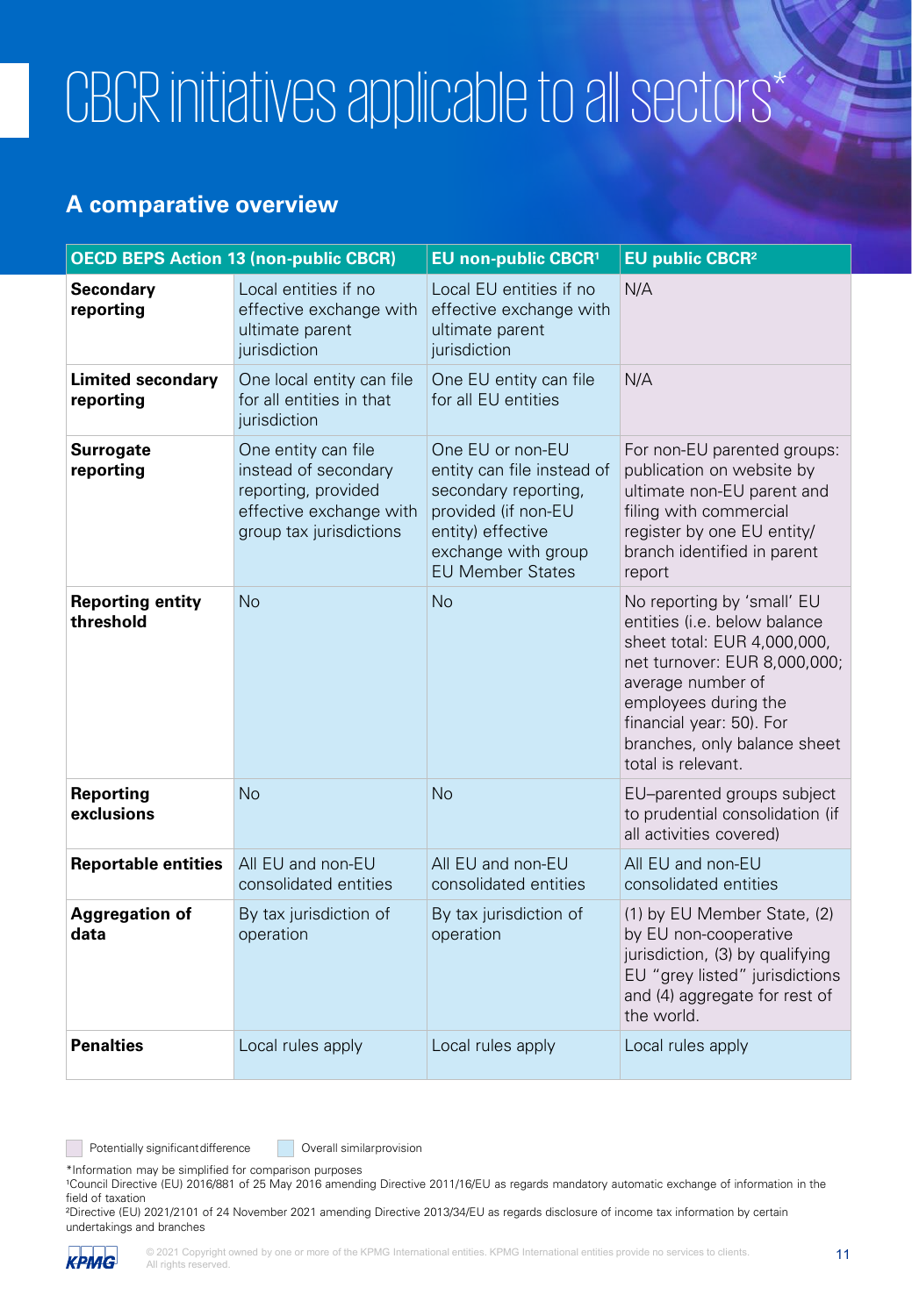# EU CBCR initiatives for all sectors\*

#### **Specific data**

| <b>OECD BEPS Action 13 (non-public CBCR)</b>                                       |              | <b>EU non-public CBCR</b> | <b>EU public CBCR<sup>2</sup></b>                                                                     |
|------------------------------------------------------------------------------------|--------------|---------------------------|-------------------------------------------------------------------------------------------------------|
| Identity, tax<br>residence,<br>governing law and<br>business activity of<br>entity | $\checkmark$ | $\checkmark$              | Brief description of business<br>activities in each jurisdiction<br>for which CBC data is<br>required |
| <b>Unrelated party</b><br>revenues                                                 | $\checkmark$ | $\checkmark$              |                                                                                                       |
| <b>Related party</b><br>revenues                                                   | $\checkmark$ | $\checkmark$              |                                                                                                       |
| <b>Unrelated and</b><br>related party<br>revenues                                  | $\checkmark$ | $\checkmark$              | Net turnover including<br>turnover with related parties                                               |
| <b>Profit/loss before</b><br>tax                                                   | $\checkmark$ | $\checkmark$              | $\checkmark$                                                                                          |
| Paid income tax                                                                    | $\checkmark$ | $\checkmark$              | $\checkmark$                                                                                          |
| <b>Accrued income</b><br>tax                                                       | $\checkmark$ | $\checkmark$              | $\checkmark$                                                                                          |
|                                                                                    |              |                           | May include explanation for<br>paid/accrued tax differences                                           |
| <b>Stated capital</b>                                                              | $\checkmark$ | $\checkmark$              |                                                                                                       |
| <b>Accumulated</b><br>earnings                                                     | $\checkmark$ | $\checkmark$              | ✓                                                                                                     |
| <b>Number of</b><br>employees                                                      | $\checkmark$ | $\checkmark$              | $\checkmark$                                                                                          |
| <b>Tangible assets</b><br>(excl. cash)                                             | $\checkmark$ | $\checkmark$              |                                                                                                       |

Potentially significant difference **Overall similar provision** 

\*Information may be simplified for comparison purposes

<sup>1</sup>Council Directive (EU) 2016/881 of 25 May 2016 amending Directive 2011/16/EU as regards mandatory automatic exchange of information in the field of taxation

²Directive (EU) 2021/2101 of 24 November 2021 amending Directive 2013/34/EU as regards disclosure of income tax information by certain undertakings and branches



 $\mathcal{L}^{\mathcal{L}}$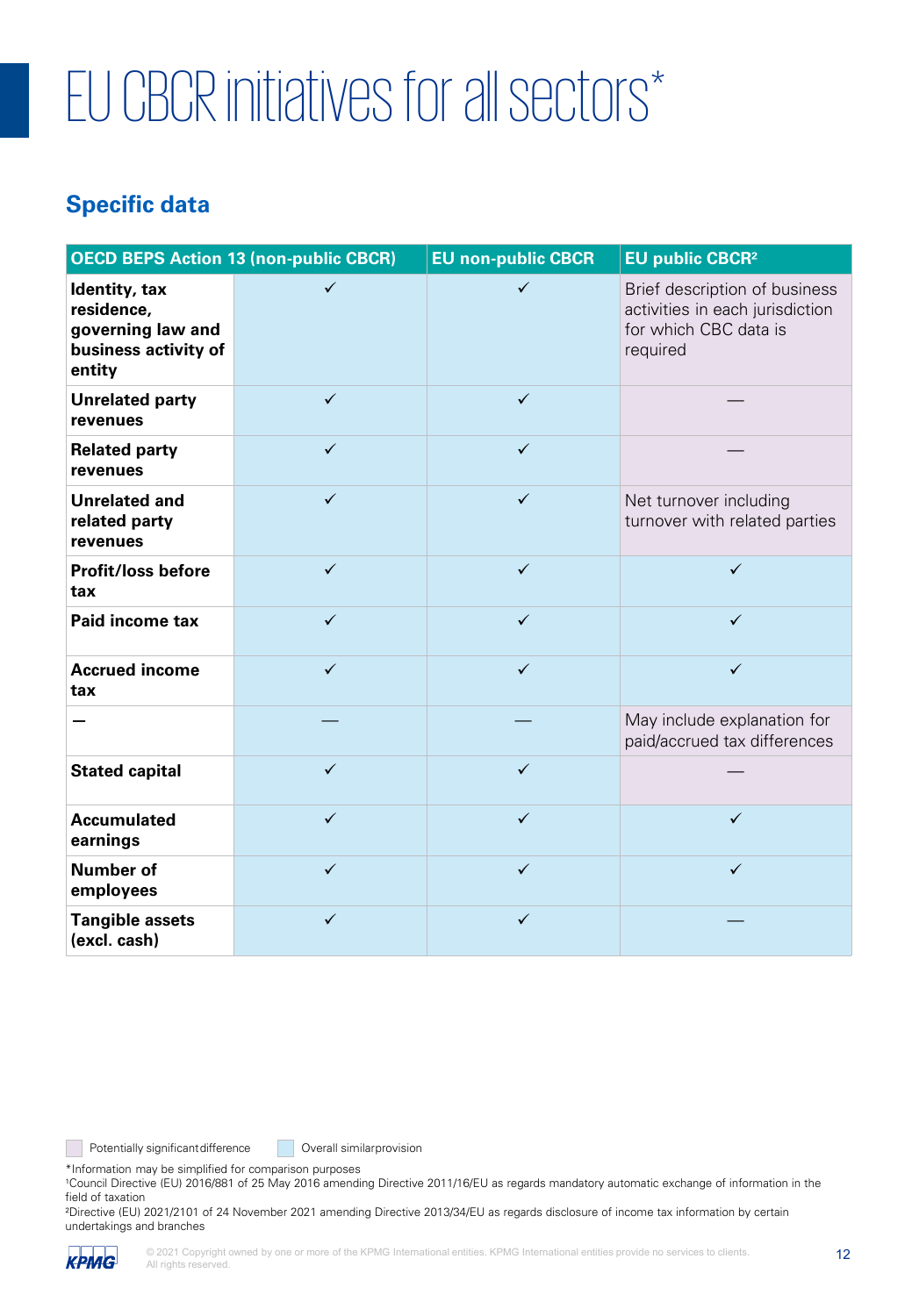# Public CBCR timeline\*



\*Individual Member States may choose to apply the rules at an earlier

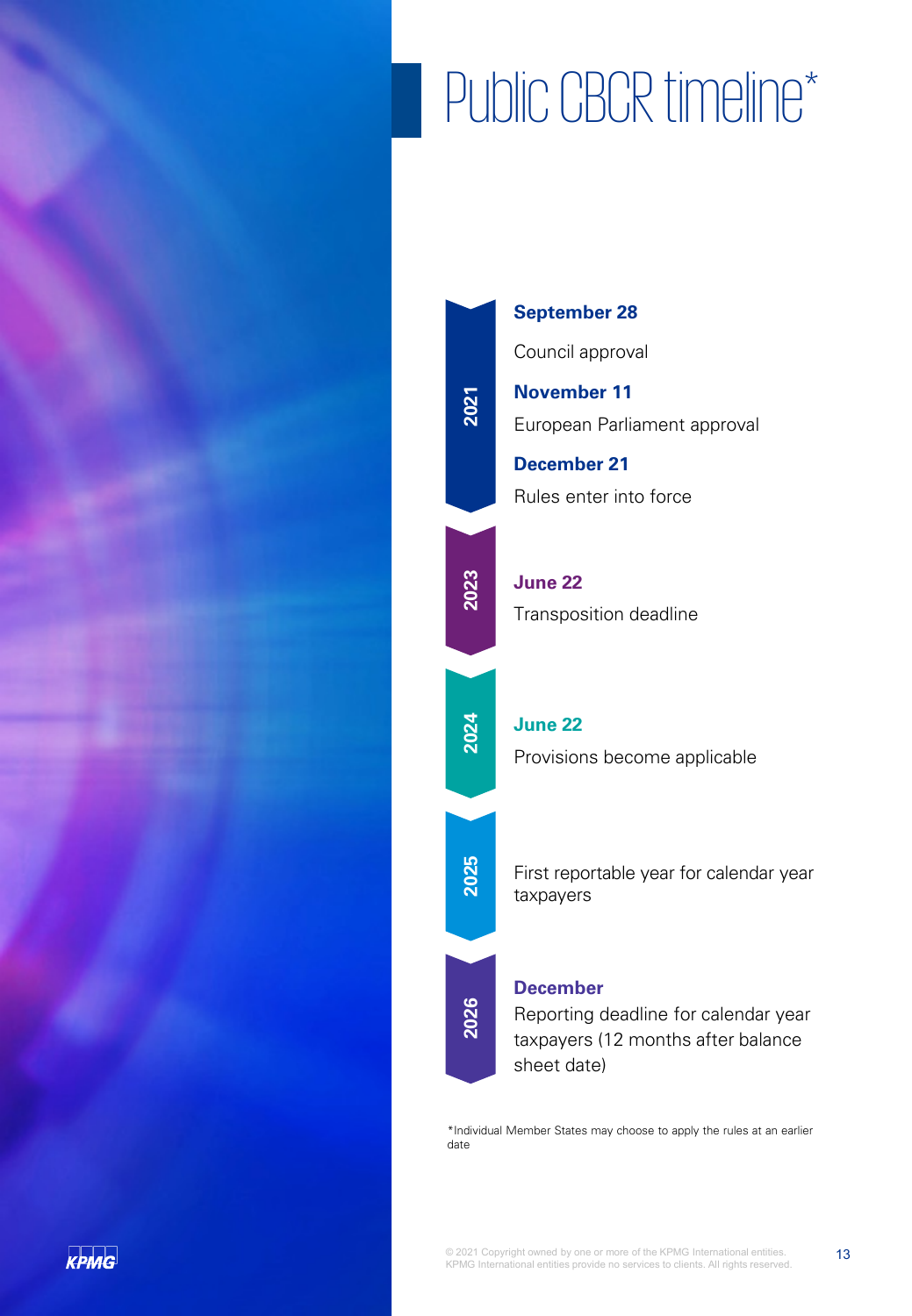### KPMG CBCR contacts and resources

**For further information on how KPMG firms can help you prepare for corporate transparency, please contact one of KPMG's CBCR core group members, or your local KPMG advisor.**

#### **Robert van der Jagt**

**Chairman, KPMG's EU Tax Centre and Partner**

KPMG in theNetherlands

**T:** +31 8890 91465 **E:** [vanderjagt.robert@kpmg.com](mailto:vanderjagt.robert@kpmg.com)

#### **Raluca Enache**

#### **Director, KPMG's EU Tax Centre**

**T:** +31 88 9091465 **E:** [enache.raluca@kpmg.com](mailto:enache.raluca@kpmg.com)

#### **John DerOhanesian**

**Tax Managing Director, Country by Country Reporting Global Coordinating Lead**

KPMG in the US

**T:** +1 202 533 3441 **E:** [jderohanesian@kpmg.com](mailto:jderohanesian@kpmg.com)

#### **Federica Porcari**

**Manager** KPMG in the US

**T:** +1 202 533 4731 **E:** [fporcari1@kpmg.com](mailto:fporcari1@kpmg.com)

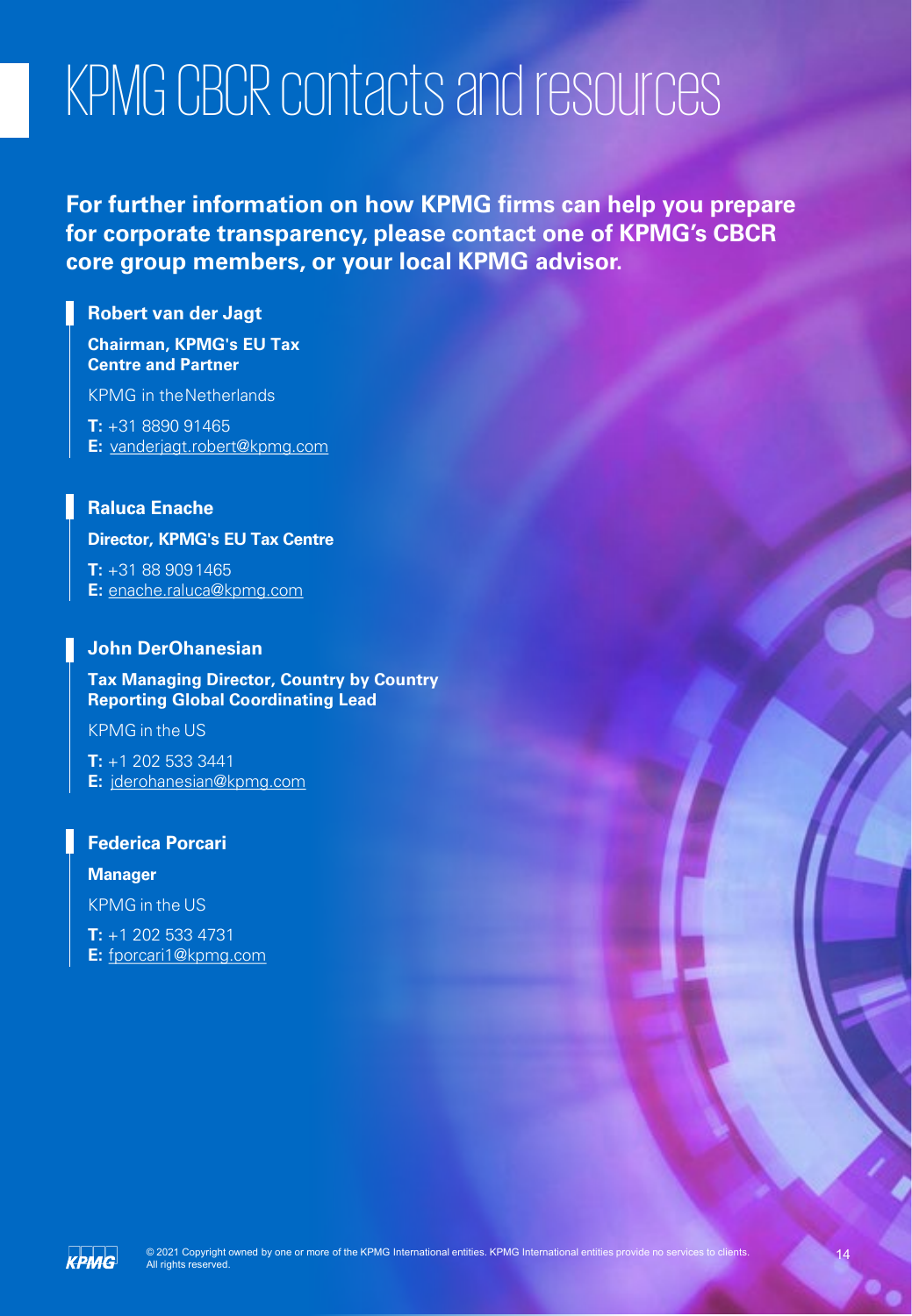### Online resources

#### **KPMG resources**



— **KPMG BEPS Action 13 — country-by-country implementation:**  [https://home.kpmg/us/en/home/insights/2021/09/tnf-transfer-pricing](https://home.kpmg/us/en/home/insights/2021/09/tnf-transfer-pricing-documentation-summaries.html)documentation-summaries.html

- **KPMG Country by Country Reporting: An overview and comparison of initiatives:**  [https://home.kpmg/content/dam/kpmg/xx/pdf/2021/05/kpmg](https://home.kpmg/content/dam/kpmg/xx/pdf/2021/05/kpmg-cbcr-overview-and-comparison-of-initiatives.pdf)cbcr-overview-and-comparison-of-initiatives.pdf
- **KPMG EU Tax Centre dedicated webpage:** https://home.kpmg/xx/en/home/services/tax/regional-taxcenters/eu-tax-centre/country-by-country-reporting.html
- **KPMG EU Tax Centre:** [kpmg.com/eutaxcentre](http://www.kpmg.com/eutaxcentre)
- **KPMG Global BEPS site:** [kpmg.com/beps](http://www.kpmg.com/beps)
- **KPMG Global TaxNewsFlash:** [kpmg.com/taxnewsflash](http://www.kpmg.com/taxnewsflash)
- **KPMG Institutes — BEPS — Tax Transparency:**  <https://tax.kpmg.us/insights/global-tax-reform-beps.html>

#### **Other resources**



— **[Council Directive 2016/881 amending Directive 2011/1](http://eur-lex.europa.eu/legal-content/EN/TXT/PDF/?uri=CELEX:32016L0881&from=EN)6/EU as regards mandatory automatic exchange of information in the field of taxation:** http://eur-lex.europa.eu/legal[content/EN/TXT/PDF/?uri=CELEX:32016L0881&from=EN](http://ec.europa.eu/finance/company-reporting/country-by-country-reporting/index_en.htm#cbcr-tax)

- **European Commission dedicated CBCR website:**  http://ec.europa.eu/finance/company-reporting/country-by[country-reporting/index\\_en.htm#cbcr-tax](https://www.oecd.org/ctp/exchange-of-tax-information/CbC-MCAA-Signatories.pdf)
- **List of CbC MCAA signatories:**  https://www.oecd.org/ctp/exchange-of-tax-information/CbC-MCAA-Signatories.pdf
- **[OECD Action 13 on country-by-country reporting Poertal:](http://www.oecd.org/tax/automatic-exchange/about-automatic-exchange/country-by-country-reporting.htm)**  http://www.oecd.org/tax/automatic-exchange/about-automaticexchange/country-by-country-reporting.htm
- **[OECD Transfer Pricing and Country-by-Country Reporting,](https://www.oecd.org/ctp/transfer-pricing-documentation-and-country-by-country-reporting-action-13-2015-final-report-%20%209789264241480-en.htm) Action 13 — 2015 Final Report:**  https://www.oecd.org/ctp/transfer-pricing-documentation-andcountry-by-country-reporting-action-13-2015-final-report-9789264241480-en.htm
- **Directive amending Directive 2013/34/EU as [regards disclosure of income tax information by certain](https://www.europarl.europa.eu/meetdocs/2014_2019/plmrep/COMMITTEES/CJ29/AG/2021/06-14/1233921EN.pdf) undertakings and branches:**  https://eur-lex.europa.eu/legal-content/EN/TXT/PDF/?

uri=CELEX:32021L2101&from=EN